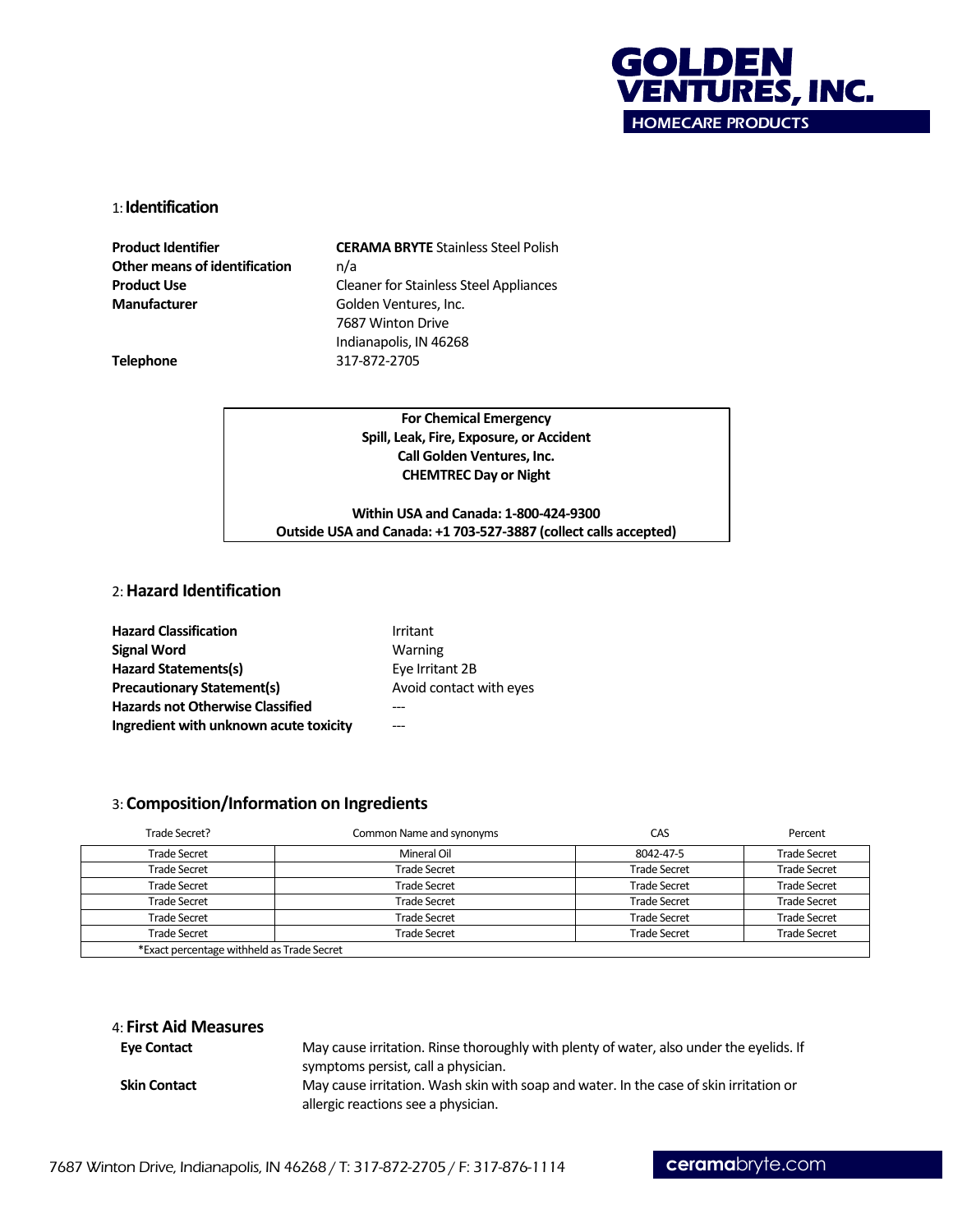| <b>Inhalation</b>                                                    | Not an expected route of exposure. Move to fresh air in case of accidental inhalation of<br>vapors or decomposition products. If symptoms persist, call a physician.                                                         |
|----------------------------------------------------------------------|------------------------------------------------------------------------------------------------------------------------------------------------------------------------------------------------------------------------------|
| Ingestion                                                            | Not an expected route of exposure. Ingestion may cause gastrointestinal irritation,<br>nausea, vomiting, and diarrhea. Do NOT induce vomiting. Rinse mouth. Drink plenty of<br>water. If symptoms persist, call a physician. |
| <b>Most important</b><br>symptoms/effects, acute<br>المميزماماه اممت | None known.                                                                                                                                                                                                                  |

| and delayed.            |                        |
|-------------------------|------------------------|
| Indication of immediate | Treat symptomatically. |
| medical attention and   |                        |
| special treatment if    |                        |
| necessary.              |                        |

# 5: **Fire-Fighting Measures**

| <b>Suitable Extinguishing</b>   | Use existing measures that are appropriate to local circumstances and the surrounding |
|---------------------------------|---------------------------------------------------------------------------------------|
| Media                           | environment.                                                                          |
| <b>Unsuitable Extinguishing</b> | None Known                                                                            |
| Media                           |                                                                                       |
| <b>Specific Hazards</b>         | Produces Carbon Oxides when combusts.                                                 |
|                                 | Uniform Fire Code - Combustible Liquid IIIA                                           |
| <b>Protective Equipment and</b> | As in any fire, wear self-contained breathing apparatus pressure-demand, MSHA-NIOSH   |
| <b>Precautions for</b>          | (approved or equivalent) and full protective gear.                                    |
| <b>Firefighters</b>             |                                                                                       |

# 6: **Accidental Release Measures**

| <b>Personal Precautions,</b>     | Avoid contact with eyes. Use personal protective equipment as required.             |
|----------------------------------|-------------------------------------------------------------------------------------|
| protective equipment and         |                                                                                     |
| emergency procedures             |                                                                                     |
| <b>Methods and Materials for</b> | Prevent further leakage or spillage if safe to do so.                               |
| <b>Containment</b>               |                                                                                     |
| <b>Cleanup Procedures</b>        | Dam up. Soak up with inert absorbent material. Keep in suitable location and closed |
|                                  | containers for disposal.                                                            |

# 7: **Handling and Storage**

| <b>Handling</b> | Handle in accordance with good industrial hygiene and safety practice. Avoid contact<br>with skin and eyes. |
|-----------------|-------------------------------------------------------------------------------------------------------------|
| <b>Storage</b>  | Keep in properly labeled containers.                                                                        |

# 8: **Exposure Controls/Personal Protection**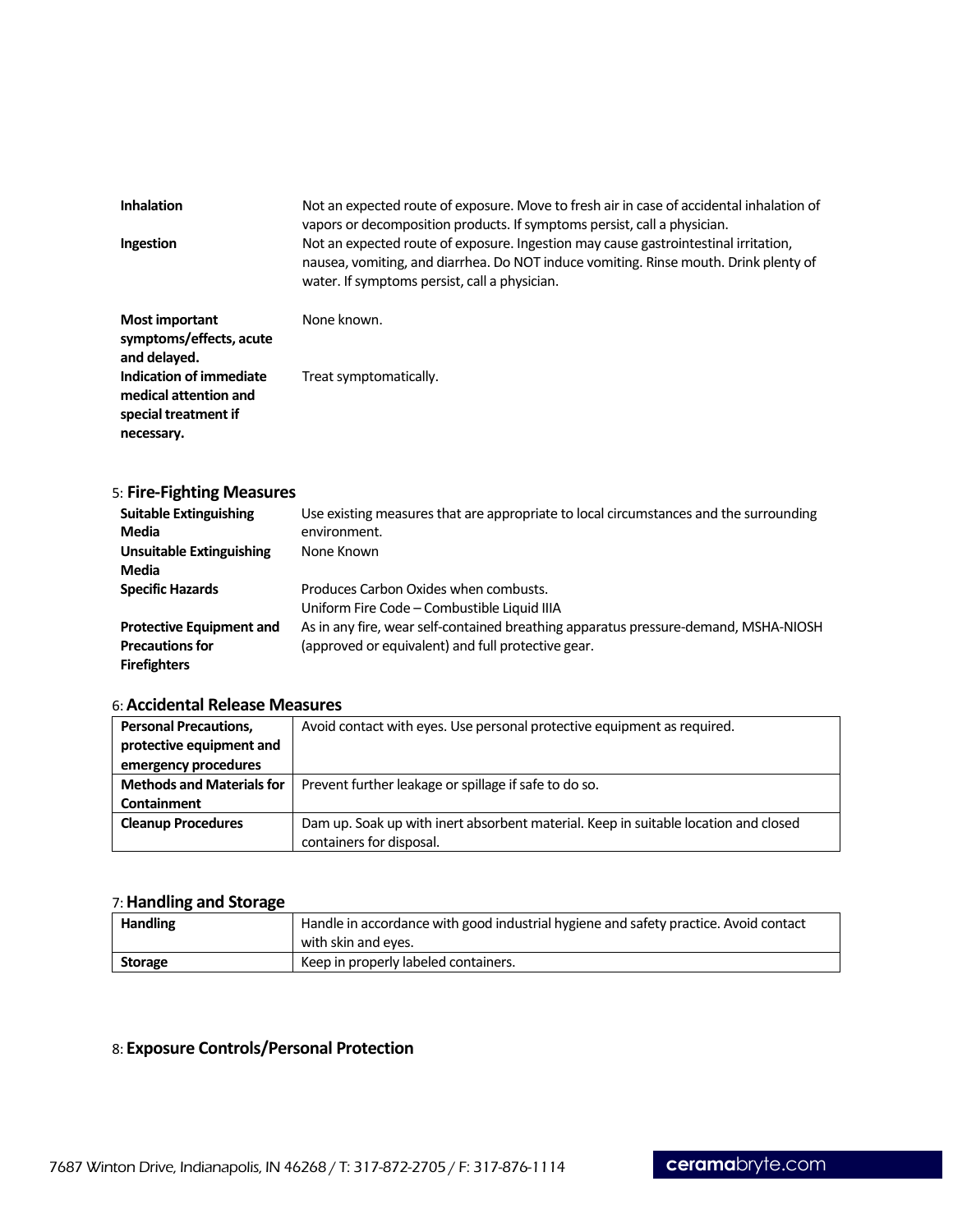#### **Exposure Guidelines**

| <b>Chemical Name</b>          | <b>ACGIH TLV</b>                            | <b>OSHA PEL</b>                   | <b>NIOSH IDLH</b>           |
|-------------------------------|---------------------------------------------|-----------------------------------|-----------------------------|
| White Mineral Oil (petroleum) | TWA: 5 mg/m <sup>3</sup> inhalable fraction | TWA: $5 \text{ ma/m}^3$           | IDLH: $2500 \text{ mg/m}^3$ |
| 8042-47-5                     | Excluding metal working fluids,             | (vacated) TWA: $5 \text{ mg/m}^3$ | TWA: $5 \text{ ma/m}^3$     |
|                               | highly & severely refined                   |                                   | STEL: $10 \text{ ma/m}^3$   |

*ACGIH TLV: American Conference of Governmental Industrial Hygienists - Threshold Limit Value OSHA PEL: Occupational Safety and Health Administration - Permissible Exposure Limits NIOSH IDLH Immediately Dangerous to Life or Health* 

#### **Other Exposure Guidelines**

| <b>Engineering Controls</b>          | Showers, Eyewash Stations                                                                                                                                                                             |  |  |
|--------------------------------------|-------------------------------------------------------------------------------------------------------------------------------------------------------------------------------------------------------|--|--|
| <b>Personal Protective Equipment</b> |                                                                                                                                                                                                       |  |  |
| <b>Eye/Face Protection</b>           | No special protection required.                                                                                                                                                                       |  |  |
| <b>Skin and Body Protection</b>      | Wear protective gloves and protective clothing.                                                                                                                                                       |  |  |
| <b>Respiratory Protection</b>        | No protective equipment is needed under normal use conditions.                                                                                                                                        |  |  |
| <b>Special requirements for PPE</b>  | Handle in accordance with good industrial hygiene and safety practice. Do not eat,<br>drink or smoke when using this product. Wash hands before breaks and<br>immediately after handling the product. |  |  |

# 9: **Physical and Chemical Properties**

| Appearance                             | <b>Emulsion Liquid</b>      | <b>Flammability Limits</b>                        | No information available |
|----------------------------------------|-----------------------------|---------------------------------------------------|--------------------------|
| Odor                                   | Orange                      | Vapor pressure                                    | No information available |
| <b>Odor Threshold</b>                  | No information<br>available | Vapor density                                     | No information available |
| рH                                     | 8                           | <b>Relative density</b>                           | No information available |
| <b>Melting Point/Freezing Point</b>    | No information<br>available | Solubility(ies)                                   | No information available |
| <b>Initial Boiling Point and Range</b> | No information<br>available | <b>Partition Coefficient: n-</b><br>octanol/water | No information available |
| <b>Flash point</b>                     | No flashpoint               | <b>Auto-ignition temperature</b>                  | No information available |
| <b>Evaporation Rate</b>                | No information<br>available | <b>Decomposition</b><br>temperature               | No information available |
| <b>Flammability (solid,gas)</b>        | No information<br>available | <b>Viscosity</b>                                  | No information available |

# 10: **Stability and Reactivity**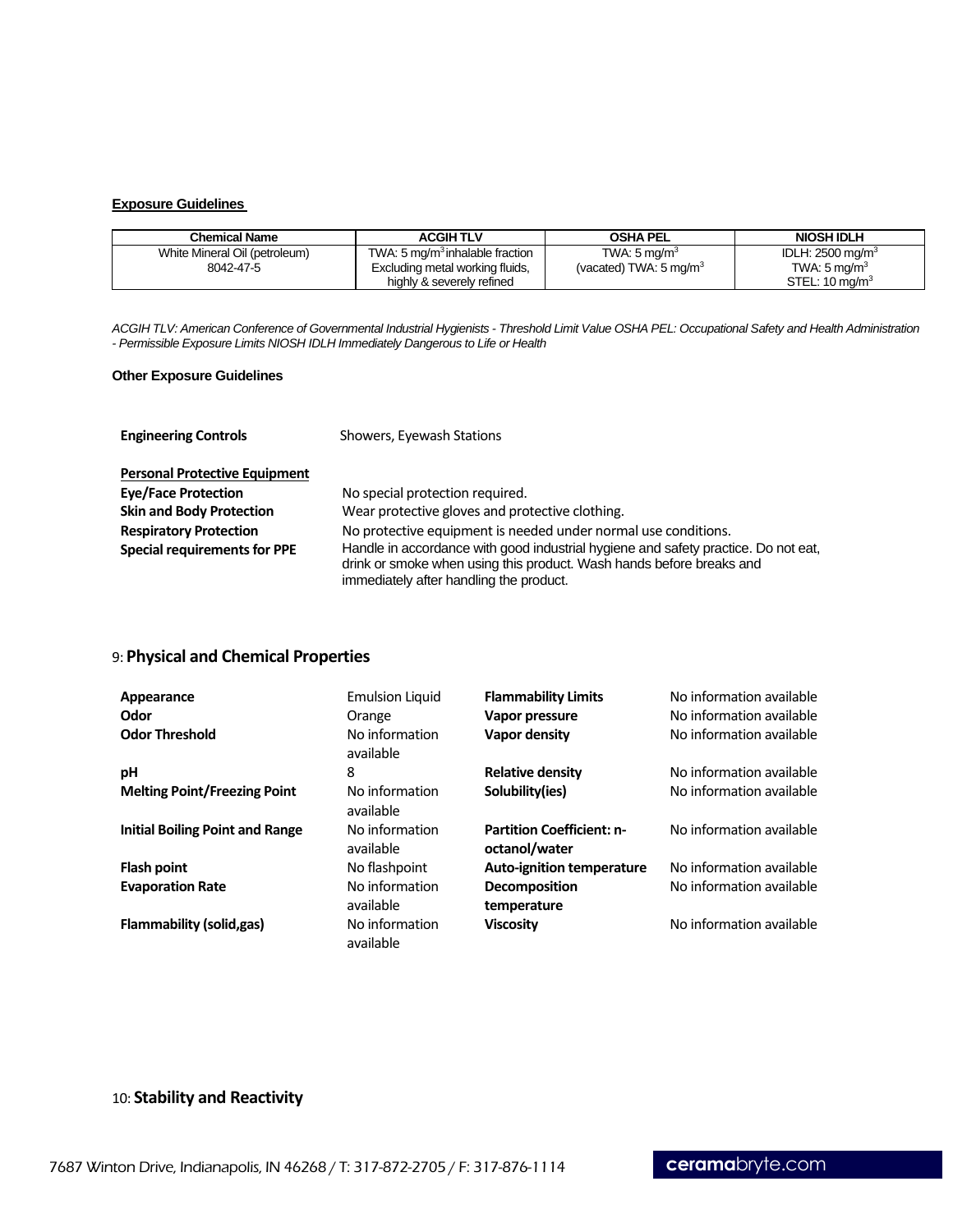# **Reactivity**

**Specific Test Data** No data available.

### **Chemical Stability**

| <b>Stability</b><br><b>Stabilizers</b><br><b>Safety Issues</b>                                                                                                      | Stable under recommended storage conditions.<br>No stabilizers needed to maintain chemical stability.<br>None Known                                                                                                     |
|---------------------------------------------------------------------------------------------------------------------------------------------------------------------|-------------------------------------------------------------------------------------------------------------------------------------------------------------------------------------------------------------------------|
| Other                                                                                                                                                               |                                                                                                                                                                                                                         |
| <b>Hazardous Reactions</b><br><b>Conditions to Avoid</b><br><b>Classes of Incompatible</b><br><b>Materials</b><br><b>Hazardous Decomposition</b><br><b>Products</b> | Hazardous polymerization does not occur.<br>Do not mix with other household chemicals.<br>Strong Oxidizing agents. Carbonates. Contact with metals (aluminum, zinc, tin) may<br>release hydrogen gas.<br>Carbon oxides. |

# 11: **Toxicological Information**

# **Information on likely routes of exposure**

| <b>Production Information</b> | Product does not present an acute toxicity hazard                                  |
|-------------------------------|------------------------------------------------------------------------------------|
| <b>Inhalation</b>             | Specific test data for mixture is not available                                    |
| <b>Eye Contact</b>            | Specific test data for mixture is not available                                    |
| <b>Skin Contact</b>           | Specific test data for mixture is not available                                    |
| Ingestion                     | Specific test data for mixture is not available                                    |
| <b>Toxicological Symptoms</b> | None known                                                                         |
| <b>Mutagenic Affects</b>      | None known                                                                         |
| <b>Reproductive Toxicity</b>  | No information available                                                           |
| <b>STOT-</b> single exposure  | None expected based on classification criteria from 2012 OSHA Hazard Communication |
|                               | Standard and available information.                                                |
| STOT - repeated exposure      | None expected based on classification criteria from 2012 OSHA Hazard Communication |
|                               | Standard and available information.                                                |
| <b>Chronic Toxicity</b>       | None expected based on classification criteria from 2012 OSHA Hazard Communication |
|                               | Standard and available information.                                                |
| <b>Numerical Measures of</b>  | Not applicable                                                                     |
| <b>Toxicity</b>               |                                                                                    |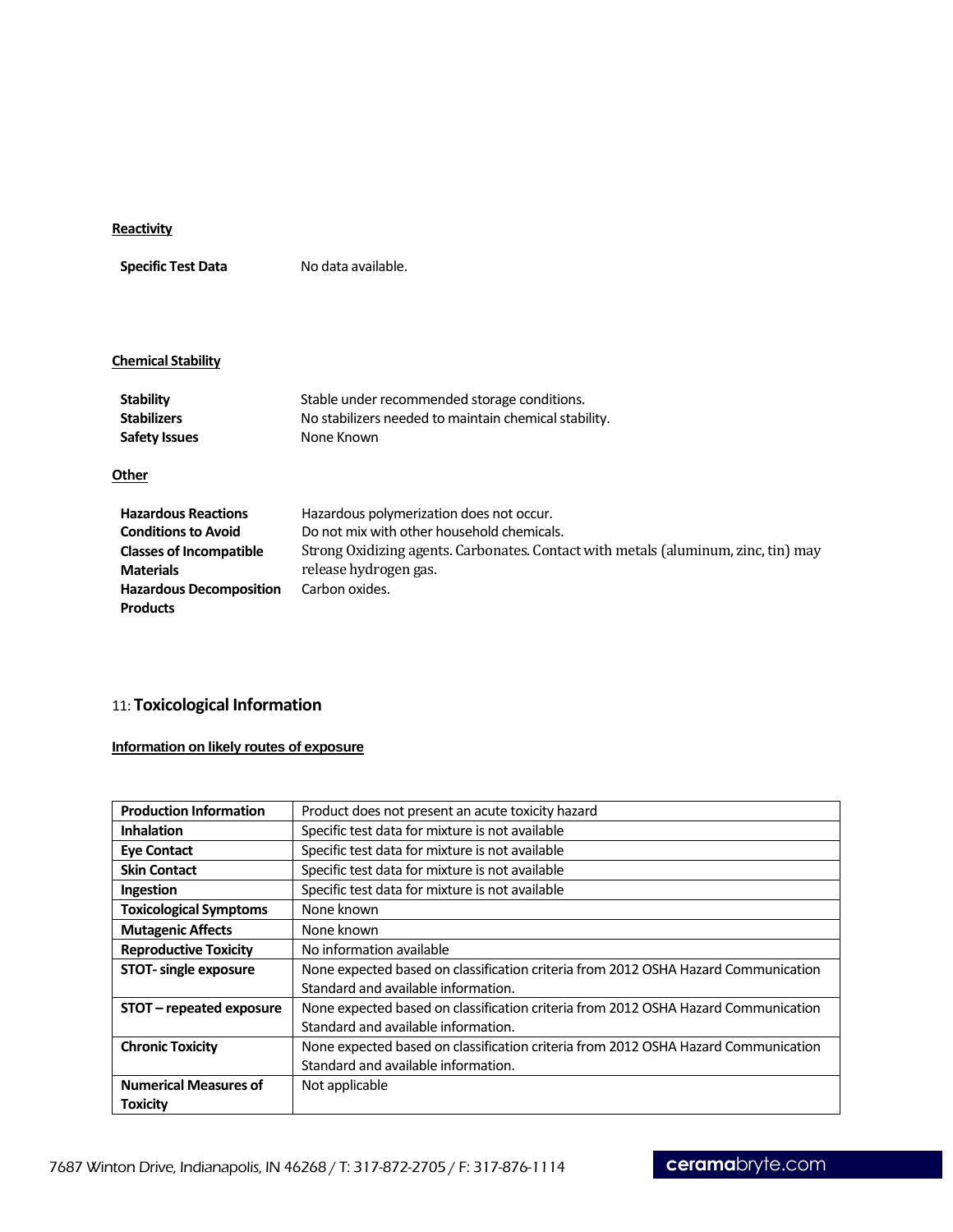# **Acute Toxicity**

#### **Compontent Information**

| <b>Chemical Name</b>           | LD50 Oral           | LD50 Dermal | LC50 inhalation |
|--------------------------------|---------------------|-------------|-----------------|
| White mineral oil (pertroleum) | $>5000$ mg/kg (rat) |             |                 |
| 8042-47-5                      |                     |             |                 |

# **Chronic Toxicity**

| <b>Chronic Toxicity</b> | No know effect |
|-------------------------|----------------|
| Carcinogenicity         |                |

# 12: **Ecological Information**

The environmental impact of this product has not been fully investigated.

| <b>Chemical Name</b> | <b>Toxicity to Algae</b> | <b>Toxicity to Fish</b> | <b>Toxicity to</b><br><b>Microorganisms</b> | Daphnia Magna<br>(Water Flea) |
|----------------------|--------------------------|-------------------------|---------------------------------------------|-------------------------------|
| White mineral oil    |                          | 96h LC 50: $> 10000$    |                                             |                               |
| (pertroleum)         |                          | mg/L                    |                                             |                               |
| 8042-47-5            |                          | (Lepomis macrochirus)   |                                             |                               |

# **Persistence and Degradability**

No information available

#### **Bioaccumulation**

| <b>Chemical Name</b>           | <b>Log Pow</b> |
|--------------------------------|----------------|
| White mineral oil (pertroleum) | ᄼ              |
| 8042-47-5                      |                |

## **Other Adverse Effects**

No information available

# 13: **Disposal Considerations**

| <b>Waste Disposal</b><br><b>Methods</b>    | This material, as supplied, is not a hazardous waste according to Federal regulations<br>(40 CFR 261). This material could become hazardous waste if it is mixed with or<br>otherwise comes in contact with a hazardous waste, if chemical additions are made<br>to this material, or if the material is processed or otherwise altered. Consult 40 CFR<br>261 to determine whether the altered material is a hazardous waste. Consult the<br>appropriate state, regional, or local regulations for additional requirements |
|--------------------------------------------|-----------------------------------------------------------------------------------------------------------------------------------------------------------------------------------------------------------------------------------------------------------------------------------------------------------------------------------------------------------------------------------------------------------------------------------------------------------------------------------------------------------------------------|
| Contaminated<br><b>Packaging</b>           | Do not reuse empty containers.                                                                                                                                                                                                                                                                                                                                                                                                                                                                                              |
| California Hazardous<br><b>Waste Codes</b> | 331                                                                                                                                                                                                                                                                                                                                                                                                                                                                                                                         |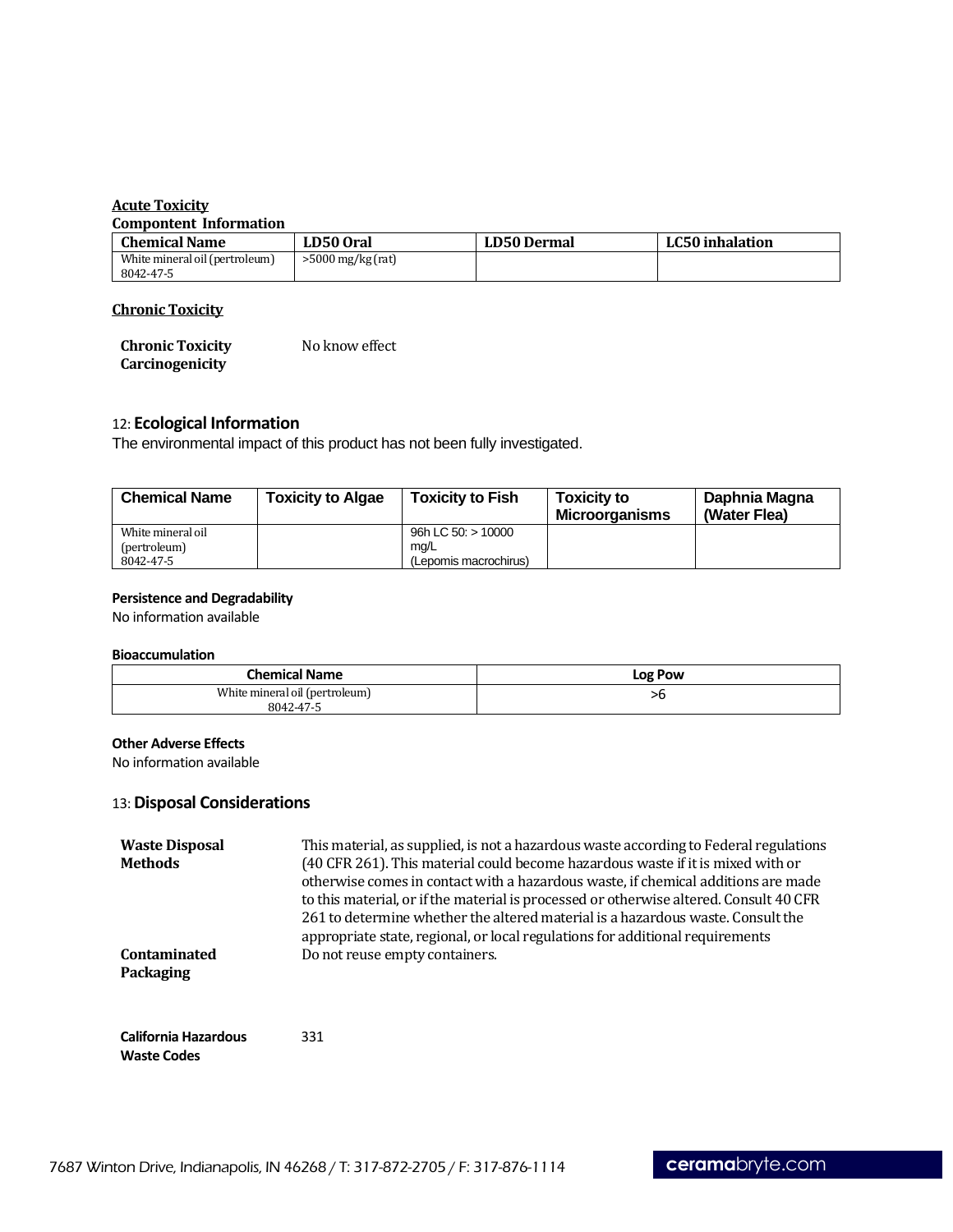# 14: **Transport Information**

| DOT         | Not Regulated |
|-------------|---------------|
| <b>TDG</b>  | Not Regulated |
| <b>IMDG</b> | Not Regulated |
| IATA        | Not Regulated |

## 15: **Regulatory Information**

| TSCA | Complies                                            |
|------|-----------------------------------------------------|
| DSL  | All components are listed on either the DSL or NDSL |

## **U.S. Federal Regulations**

#### **Sara 313**

Section 313 of Title III of the Superfund Amendments and Reauthorization Act of 1986 (SARA). This product does not contain any chemucals which are subject to the reporting requirements of the Act and Title 40 of the Code of Federal Regulations, Part 372.

#### **SARA 311/312 Hazard Categories**

| <b>Acute Health Hazard</b>               | Nο  |
|------------------------------------------|-----|
| <b>Chronic Health Hazard</b>             | Nο  |
| <b>Fire Hazard</b>                       | Yes |
| <b>Sudden Release of Pressure Hazard</b> | Nο  |
| <b>Reactive Hazard</b>                   | Nο  |

### **Clean Water Act**

This product does not contain any substances regulated as pollutants pursuant to the Clean Water Act (40 CFR 122.21 and 40 CFR 122.42)

## **CERCLA**

This material, as supplied, does not contain any substances regulated as hazardous substances under the Comprehensive Environmental Response Compensation and Liability Act(CERCLA) (40 CFR 302) or the Superfund Amendments and Reauthorization Act (SARA) (40 CFR 355). There may be specific reporting requirements at the local, regional, or state level to releases of this material.

## **U.S. State Regulations**

## **California Proposition 65**

This product contains the following Proposition 65 chemicals: None

### **U.S. State Right to Know Regulations**

This product does not contain any substances regulated by state right-to-know regulations.